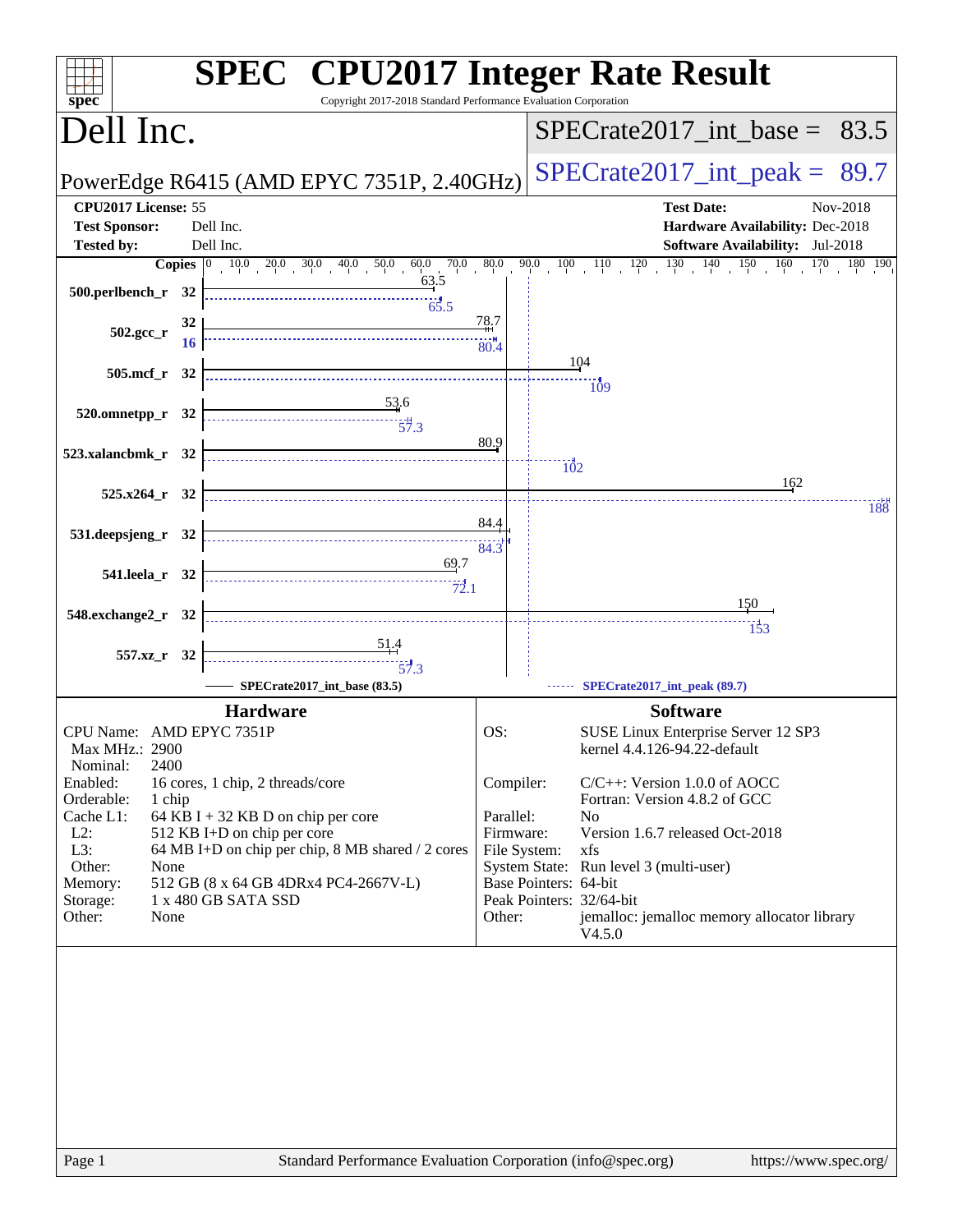# **[SPEC CPU2017 Integer Rate Result](http://www.spec.org/auto/cpu2017/Docs/result-fields.html#SPECCPU2017IntegerRateResult)**

Copyright 2017-2018 Standard Performance Evaluation Corporation

## Dell Inc.

**[spec](http://www.spec.org/)**

## SPECrate2017 int\_base =  $83.5$

PowerEdge R6415 (AMD EPYC 7351P, 2.40GHz) SPECrate  $2017$ \_int\_peak = 89.7

**[CPU2017 License:](http://www.spec.org/auto/cpu2017/Docs/result-fields.html#CPU2017License)** 55 **[Test Date:](http://www.spec.org/auto/cpu2017/Docs/result-fields.html#TestDate)** Nov-2018 **[Test Sponsor:](http://www.spec.org/auto/cpu2017/Docs/result-fields.html#TestSponsor)** Dell Inc. **[Hardware Availability:](http://www.spec.org/auto/cpu2017/Docs/result-fields.html#HardwareAvailability)** Dec-2018 **[Tested by:](http://www.spec.org/auto/cpu2017/Docs/result-fields.html#Testedby)** Dell Inc. **[Software Availability:](http://www.spec.org/auto/cpu2017/Docs/result-fields.html#SoftwareAvailability)** Jul-2018

### **[Results Table](http://www.spec.org/auto/cpu2017/Docs/result-fields.html#ResultsTable)**

|                                   | <b>Base</b>   |                |       |                |       |                | <b>Peak</b>  |               |                |              |                |              |                |              |
|-----------------------------------|---------------|----------------|-------|----------------|-------|----------------|--------------|---------------|----------------|--------------|----------------|--------------|----------------|--------------|
| <b>Benchmark</b>                  | <b>Copies</b> | <b>Seconds</b> | Ratio | <b>Seconds</b> | Ratio | <b>Seconds</b> | <b>Ratio</b> | <b>Copies</b> | <b>Seconds</b> | <b>Ratio</b> | <b>Seconds</b> | <b>Ratio</b> | <b>Seconds</b> | <b>Ratio</b> |
| $500.$ perlbench_r                | 32            | 803            | 63.5  | 803            | 63.4  | 802            | 63.5         | 32            | 776            | 65.6         | 778            | 65.5         | 781            | 65.2         |
| $502.\text{sec}$                  | 32            | 583            | 77.8  | 576            | 78.7  | 569            | 79.7         | 16            | 281            | 80.7         | 284            | 79.9         | 282            | 80.4         |
| $505$ .mcf r                      | 32            | 498            | 104   | 498            | 104   | 499            | 104          | 32            | 472            | 109          | 473            | 109          | 474            | 109          |
| 520.omnetpp_r                     | 32            | 775            | 54.2  | 789            | 53.2  | 784            | 53.6         | 32            | 744            | 56.4         | 732            | 57.3         | 733            | 57.3         |
| 523.xalancbmk r                   | 32            | 418            | 80.8  | 418            | 80.9  | 416            | 81.2         | 32            | 332            | 102          | 332            | <b>102</b>   | 330            | 102          |
| $525.x264$ r                      | 32            | 345            | 162   | 345            | 162   | 345            | 162          | 32            | 297            | <u>188</u>   | 296            | 189          | 300            | 187          |
| 531.deepsjeng_r                   | 32            | 434            | 84.5  | 449            | 81.7  | 434            | 84.4         | 32            | 435            | 84.3         | 445            | 82.4         | 435            | 84.3         |
| 541.leela r                       | 32            | 760            | 69.7  | 761            | 69.7  | 760            | 69.7         | 32            | 734            | 72.2         | 735            | 72.1         | 736            | 72.0         |
| 548.exchange2_r                   | 32            | 559            | 150   | 559            | 150   | 534            | 157          | 32            | 547            | 153          | 547            | 153          | 547            | 153          |
| 557.xz r                          | 32            | 672            | 51.4  | 647            | 53.4  | 672            | 51.4         | 32            | 600            | 57.6         | 604            | 57.3         | 606            | 57.0         |
| $SPECrate2017$ int base =<br>83.5 |               |                |       |                |       |                |              |               |                |              |                |              |                |              |

**[SPECrate2017\\_int\\_peak =](http://www.spec.org/auto/cpu2017/Docs/result-fields.html#SPECrate2017intpeak) 89.7**

Results appear in the [order in which they were run.](http://www.spec.org/auto/cpu2017/Docs/result-fields.html#RunOrder) Bold underlined text [indicates a median measurement.](http://www.spec.org/auto/cpu2017/Docs/result-fields.html#Median)

#### **[Compiler Notes](http://www.spec.org/auto/cpu2017/Docs/result-fields.html#CompilerNotes)**

The AMD64 AOCC Compiler Suite is available at <http://developer.amd.com/amd-aocc/>

The AOCC Gold Linker plugin was installed and used for the link stage.

The AOCC Fortran Plugin version 1.0 was used to leverage AOCC optimizers with gfortran. It is available here: <http://developer.amd.com/amd-aocc/>

#### **[Submit Notes](http://www.spec.org/auto/cpu2017/Docs/result-fields.html#SubmitNotes)**

The config file option 'submit' was used. 'numactl' was used to bind copies to the cores. See the configuration file for details.

### **[Operating System Notes](http://www.spec.org/auto/cpu2017/Docs/result-fields.html#OperatingSystemNotes)**

'ulimit -s unlimited' was used to set environment stack size 'ulimit -l 2097152' was used to set environment locked pages in memory limit

runspec command invoked through numactl i.e.: numactl --interleave=all runspec <etc>

Set dirty\_ratio=8 to limit dirty cache to 8% of memory Set swappiness=1 to swap only if necessary Set zone\_reclaim\_mode=1 to free local node memory and avoid remote memory sync then drop\_caches=3 to reset caches before invoking runcpu

**(Continued on next page)**

| https://www.spec.org/ |
|-----------------------|
|                       |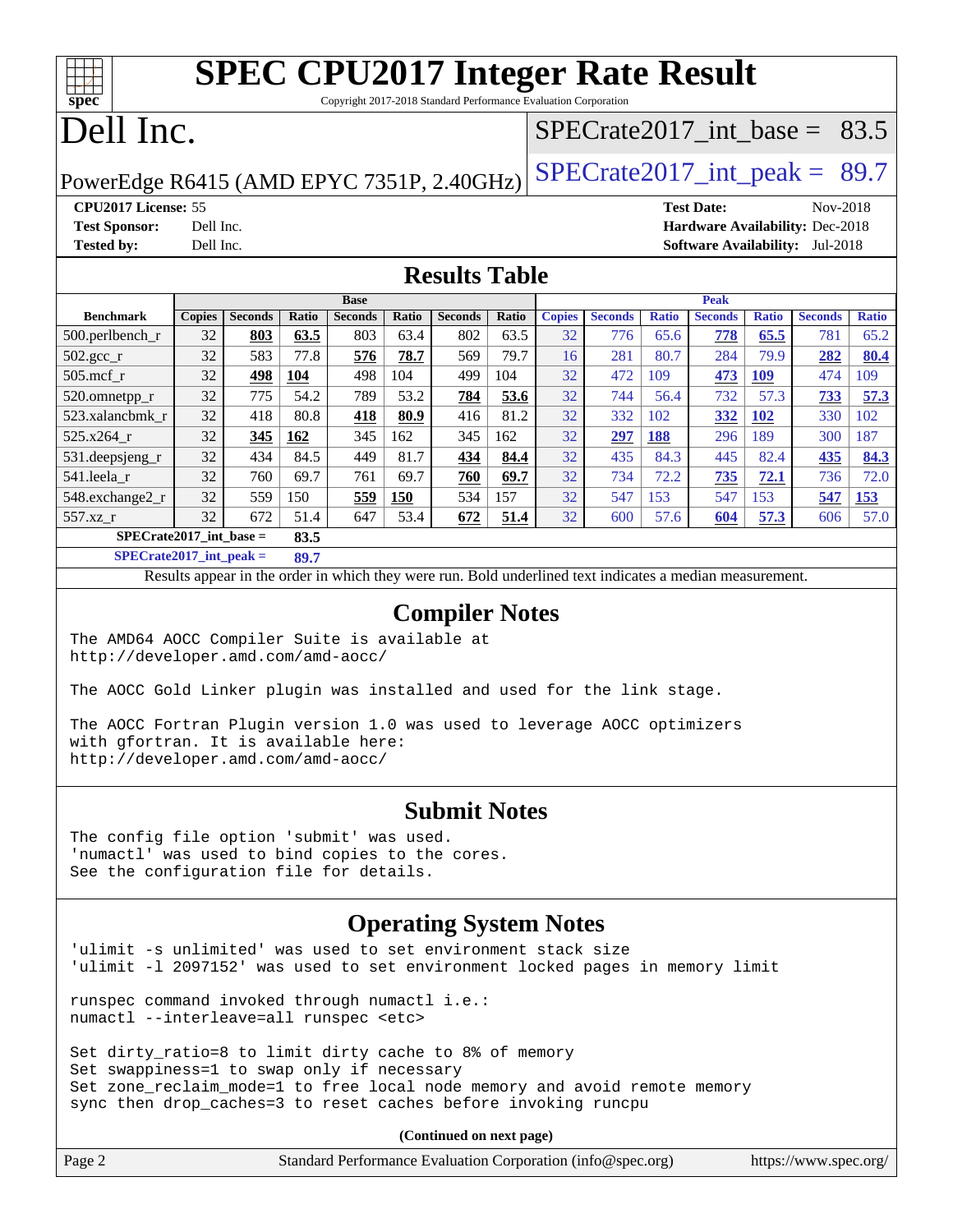# **[spec](http://www.spec.org/)**

# **[SPEC CPU2017 Integer Rate Result](http://www.spec.org/auto/cpu2017/Docs/result-fields.html#SPECCPU2017IntegerRateResult)**

Copyright 2017-2018 Standard Performance Evaluation Corporation

## Dell Inc.

 $SPECTate2017\_int\_base = 83.5$ 

PowerEdge R6415 (AMD EPYC 7351P, 2.40GHz) SPECrate  $2017$ \_int\_peak = 89.7

**[CPU2017 License:](http://www.spec.org/auto/cpu2017/Docs/result-fields.html#CPU2017License)** 55 **[Test Date:](http://www.spec.org/auto/cpu2017/Docs/result-fields.html#TestDate)** Nov-2018 **[Test Sponsor:](http://www.spec.org/auto/cpu2017/Docs/result-fields.html#TestSponsor)** Dell Inc. **[Hardware Availability:](http://www.spec.org/auto/cpu2017/Docs/result-fields.html#HardwareAvailability)** Dec-2018 **[Tested by:](http://www.spec.org/auto/cpu2017/Docs/result-fields.html#Testedby)** Dell Inc. **[Software Availability:](http://www.spec.org/auto/cpu2017/Docs/result-fields.html#SoftwareAvailability)** Jul-2018

## **[Operating System Notes \(Continued\)](http://www.spec.org/auto/cpu2017/Docs/result-fields.html#OperatingSystemNotes)**

dirty\_ratio, swappiness, zone\_reclaim\_mode and drop\_caches were all set using privileged echo (e.g. echo 1 > /proc/sys/vm/swappiness).

Transparent huge pages were enabled for this run (OS default)

### **[General Notes](http://www.spec.org/auto/cpu2017/Docs/result-fields.html#GeneralNotes)**

Environment variables set by runcpu before the start of the run: LD\_LIBRARY\_PATH = "/home/cpu2017-1.0.5/amd1704-rate-libs-revD/64;/home/cpu2017-1.0.5/amd1704-rate-libs-revD/32:" MALLOC\_CONF = "lg\_chunk:26"

Binaries were compiled on a system with 2x AMD EPYC 7601 CPU + 512GB Memory using RHEL 7.4 NA: The test sponsor attests, as of date of publication, that CVE-2017-5754 (Meltdown) is mitigated in the system as tested and documented. Yes: The test sponsor attests, as of date of publication, that CVE-2017-5753 (Spectre variant 1) is mitigated in the system as tested and documented. Yes: The test sponsor attests, as of date of publication, that CVE-2017-5715 (Spectre variant 2) is mitigated in the system as tested and documented.

jemalloc: configured and built with GCC v4.8.5 in RHEL v7.2 under default conditions. jemalloc: sources available from jemalloc.net or <https://github.com/jemalloc/jemalloc/releases> jemalloc uses environment variable MALLOC\_CONF with values narenas and lg\_chunk: narenas: sets the maximum number of arenas to use for automatic multiplexing of threads and arenas. lg\_chunk: set the virtual memory chunk size (log base 2). For example, lg\_chunk:21 sets the default chunk size to 2^21 = 2MiB.

### **[Platform Notes](http://www.spec.org/auto/cpu2017/Docs/result-fields.html#PlatformNotes)**

 BIOS settings: Memory Interleaving set to Channel Interleaving Virtualization Technology disabled System Profile set to Custom CPU Power Management set to Maximum Performance Memory Frequency set to Maximum Performance Turbo Boost enabled C States set to Autonomous Memory Patrol Scrub disabled Memory Refresh Rate set to 1x

**(Continued on next page)**

Page 3 Standard Performance Evaluation Corporation [\(info@spec.org\)](mailto:info@spec.org) <https://www.spec.org/>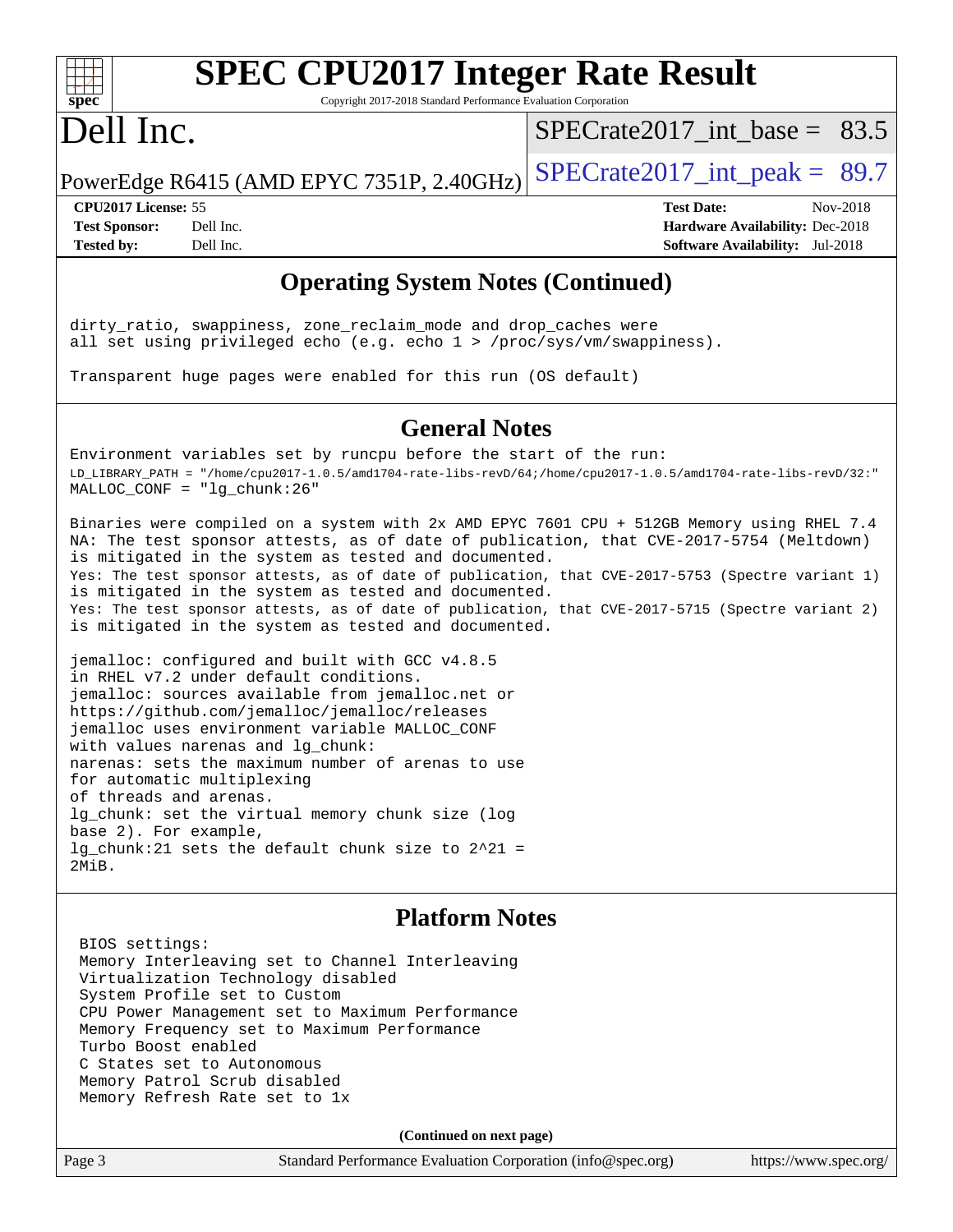#### **[SPEC CPU2017 Integer Rate Result](http://www.spec.org/auto/cpu2017/Docs/result-fields.html#SPECCPU2017IntegerRateResult)**  $+\ +$ **[spec](http://www.spec.org/)** Copyright 2017-2018 Standard Performance Evaluation Corporation Dell Inc. SPECrate2017 int\_base =  $83.5$ PowerEdge R6415 (AMD EPYC 7351P, 2.40GHz) SPECrate  $2017$ \_int\_peak = 89.7 **[CPU2017 License:](http://www.spec.org/auto/cpu2017/Docs/result-fields.html#CPU2017License)** 55 **[Test Date:](http://www.spec.org/auto/cpu2017/Docs/result-fields.html#TestDate)** Nov-2018 **[Test Sponsor:](http://www.spec.org/auto/cpu2017/Docs/result-fields.html#TestSponsor)** Dell Inc. **[Hardware Availability:](http://www.spec.org/auto/cpu2017/Docs/result-fields.html#HardwareAvailability)** Dec-2018 **[Tested by:](http://www.spec.org/auto/cpu2017/Docs/result-fields.html#Testedby)** Dell Inc. **[Software Availability:](http://www.spec.org/auto/cpu2017/Docs/result-fields.html#SoftwareAvailability)** Jul-2018 **[Platform Notes \(Continued\)](http://www.spec.org/auto/cpu2017/Docs/result-fields.html#PlatformNotes)** PCI ASPM L1 Link Power Management disabled Determinism Slider set to Power Determinism Sysinfo program /home/cpu2017-1.0.5/bin/sysinfo Rev: r5974 of 2018-05-19 9bcde8f2999c33d61f64985e45859ea9 running on linux-j270 Wed Nov 21 09:58:25 2018 SUT (System Under Test) info as seen by some common utilities. For more information on this section, see <https://www.spec.org/cpu2017/Docs/config.html#sysinfo> From /proc/cpuinfo model name : AMD EPYC 7351P 16-Core Processor 1 "physical id"s (chips) 32 "processors" cores, siblings (Caution: counting these is hw and system dependent. The following excerpts from /proc/cpuinfo might not be reliable. Use with caution.) cpu cores : 16 siblings : 32 physical 0: cores 0 1 8 9 12 13 16 17 20 21 24 25 28 29 From lscpu: Architecture: x86\_64 CPU op-mode(s): 32-bit, 64-bit Byte Order: Little Endian  $CPU(s):$  32 On-line CPU(s) list: 0-31 Thread(s) per core: 2 Core(s) per socket: 16 Socket(s): 1 NUMA node(s): 4 Vendor ID: AuthenticAMD CPU family: 23 Model: 1 Model name: AMD EPYC 7351P 16-Core Processor Stepping: 2 CPU MHz: 2395.443 BogoMIPS: 4790.88 Virtualization: AMD-V L1d cache: 32K L1i cache: 64K L2 cache: 512K L3 cache: 8192K NUMA node0 CPU(s): 0,4,8,12,16,20,24,28 NUMA node1 CPU(s): 1,5,9,13,17,21,25,29 NUMA node2 CPU(s): 2,6,10,14,18,22,26,30 NUMA node3 CPU(s): 3,7,11,15,19,23,27,31 Flags: fpu vme de pse tsc msr pae mce cx8 apic sep mtrr pge mca cmov **(Continued on next page)**Page 4 Standard Performance Evaluation Corporation [\(info@spec.org\)](mailto:info@spec.org) <https://www.spec.org/>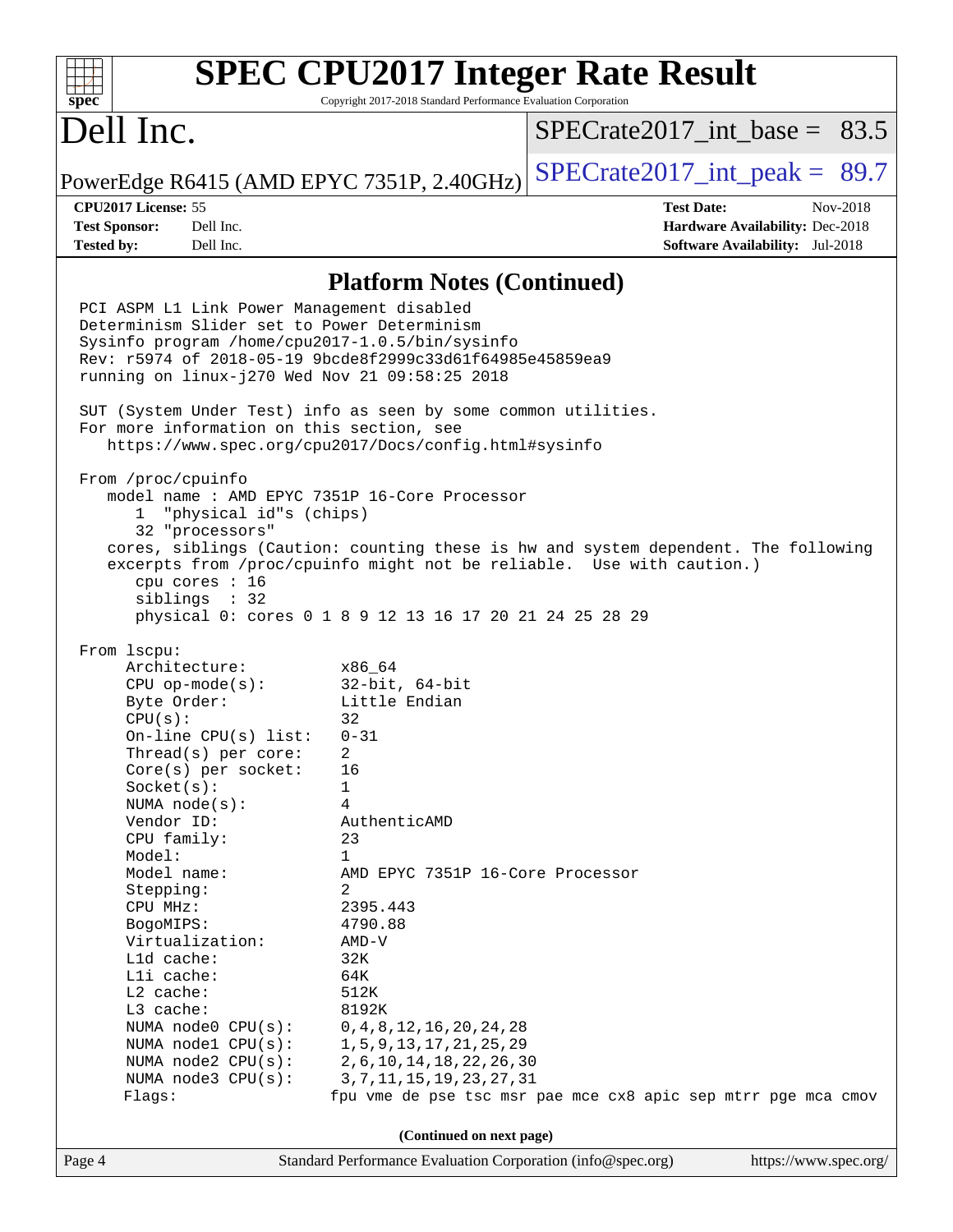| <b>SPEC CPU2017 Integer Rate Result</b><br>Copyright 2017-2018 Standard Performance Evaluation Corporation<br>spec®                                                                                                                                                                                                                                                                                                                                                                                                                                                                                                                                                                                                                                                                                 |                                                                                                     |
|-----------------------------------------------------------------------------------------------------------------------------------------------------------------------------------------------------------------------------------------------------------------------------------------------------------------------------------------------------------------------------------------------------------------------------------------------------------------------------------------------------------------------------------------------------------------------------------------------------------------------------------------------------------------------------------------------------------------------------------------------------------------------------------------------------|-----------------------------------------------------------------------------------------------------|
| Dell Inc.                                                                                                                                                                                                                                                                                                                                                                                                                                                                                                                                                                                                                                                                                                                                                                                           | $SPECTate2017\_int\_base = 83.5$                                                                    |
| PowerEdge R6415 (AMD EPYC 7351P, 2.40GHz)                                                                                                                                                                                                                                                                                                                                                                                                                                                                                                                                                                                                                                                                                                                                                           | $SPECrate2017\_int\_peak = 89.7$                                                                    |
| CPU2017 License: 55<br><b>Test Sponsor:</b><br>Dell Inc.<br><b>Tested by:</b><br>Dell Inc.                                                                                                                                                                                                                                                                                                                                                                                                                                                                                                                                                                                                                                                                                                          | <b>Test Date:</b><br>Nov-2018<br>Hardware Availability: Dec-2018<br>Software Availability: Jul-2018 |
| <b>Platform Notes (Continued)</b>                                                                                                                                                                                                                                                                                                                                                                                                                                                                                                                                                                                                                                                                                                                                                                   |                                                                                                     |
| pat pse36 clflush mmx fxsr sse sse2 ht syscall nx mmxext fxsr_opt pdpelgb rdtscp lm<br>constant_tsc rep_good nopl nonstop_tsc extd_apicid amd_dcm aperfmperf eagerfpu pni<br>pclmulqdq monitor ssse3 fma cx16 sse4_1 sse4_2 movbe popcnt aes xsave avx f16c<br>rdrand lahf_lm cmp_legacy svm extapic cr8_legacy abm sse4a misalignsse 3dnowprefetch<br>osvw skinit wdt tce topoext perfctr_core perfctr_nb bpext perfctr_12 mwaitx arat cpb<br>hw_pstate retpoline retpoline_amd npt lbrv svm_lock nrip_save tsc_scale vmcb_clean<br>flushbyasid decodeassists pausefilter pfthreshold vmmcall avic fsgsbase bmil avx2<br>smep bmi2 rdseed adx smap clflushopt sha_ni xsaveopt xsavec xgetbvl clzero irperf<br>ibpb overflow_recov succor smca<br>/proc/cpuinfo cache data<br>cache size $: 512$ KB |                                                                                                     |
| From numactl --hardware WARNING: a numactl 'node' might or might not correspond to a<br>physical chip.<br>$available: 4 nodes (0-3)$<br>node 0 cpus: 0 4 8 12 16 20 24 28<br>node 0 size: 128621 MB<br>node 0 free: 128465 MB<br>node 1 cpus: 1 5 9 13 17 21 25 29<br>node 1 size: 129018 MB<br>node 1 free: 128865 MB<br>node 2 cpus: 2 6 10 14 18 22 26 30<br>node 2 size: 129018 MB<br>node 2 free: 128857 MB<br>node 3 cpus: 3 7 11 15 19 23 27 31<br>node 3 size: 129017 MB<br>node 3 free: 128878 MB<br>node distances:<br>node 0<br>$\overline{1}$<br>2<br>- 3<br>16  16  16<br>0: 10<br>1:16<br>10 16 16<br>2:16<br>16  10  16<br>3:<br>16<br>16 16 10<br>From /proc/meminfo                                                                                                                |                                                                                                     |
| MemTotal:<br>528052476 kB<br>HugePages_Total:<br>0<br>Hugepagesize:<br>2048 kB<br>/usr/bin/lsb_release -d<br>SUSE Linux Enterprise Server 12 SP3                                                                                                                                                                                                                                                                                                                                                                                                                                                                                                                                                                                                                                                    |                                                                                                     |
| From /etc/*release* /etc/*version*<br>SuSE-release:<br>SUSE Linux Enterprise Server 12 (x86_64)<br>$VERSION = 12$                                                                                                                                                                                                                                                                                                                                                                                                                                                                                                                                                                                                                                                                                   |                                                                                                     |
| (Continued on next page)                                                                                                                                                                                                                                                                                                                                                                                                                                                                                                                                                                                                                                                                                                                                                                            |                                                                                                     |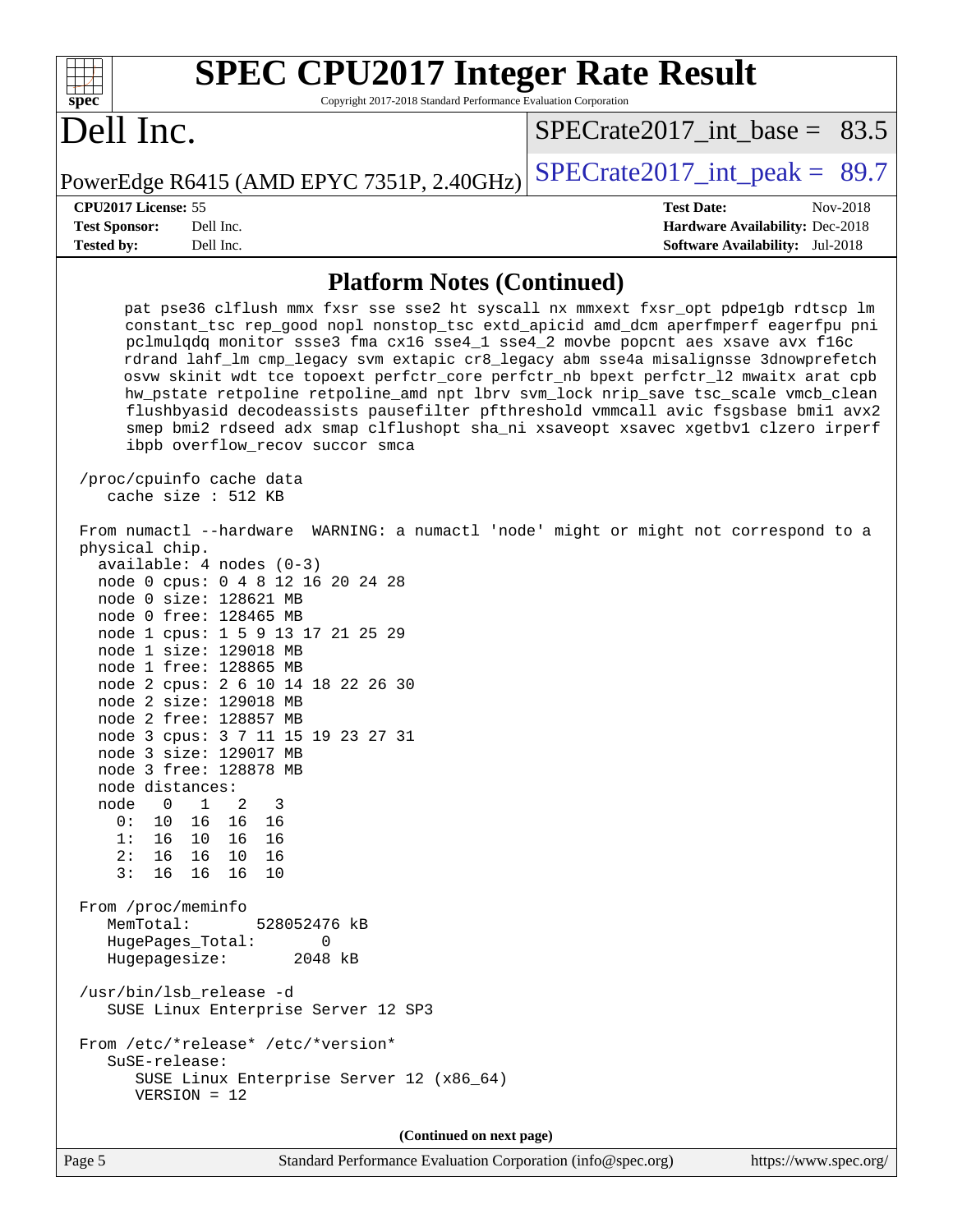| <b>SPEC CPU2017 Integer Rate Result</b><br>spec<br>Copyright 2017-2018 Standard Performance Evaluation Corporation                                                                                                                                                                                                                                                                                                                                                                                                                                                                                                                                                                                                                                                                                                                                                                                      |                                                                           |
|---------------------------------------------------------------------------------------------------------------------------------------------------------------------------------------------------------------------------------------------------------------------------------------------------------------------------------------------------------------------------------------------------------------------------------------------------------------------------------------------------------------------------------------------------------------------------------------------------------------------------------------------------------------------------------------------------------------------------------------------------------------------------------------------------------------------------------------------------------------------------------------------------------|---------------------------------------------------------------------------|
| Dell Inc.                                                                                                                                                                                                                                                                                                                                                                                                                                                                                                                                                                                                                                                                                                                                                                                                                                                                                               | $SPECTate2017\_int\_base = 83.5$                                          |
| PowerEdge R6415 (AMD EPYC 7351P, 2.40GHz)                                                                                                                                                                                                                                                                                                                                                                                                                                                                                                                                                                                                                                                                                                                                                                                                                                                               | $SPECrate2017\_int\_peak = 89.7$                                          |
| CPU2017 License: 55                                                                                                                                                                                                                                                                                                                                                                                                                                                                                                                                                                                                                                                                                                                                                                                                                                                                                     | <b>Test Date:</b><br>Nov-2018                                             |
| <b>Test Sponsor:</b><br>Dell Inc.<br><b>Tested by:</b><br>Dell Inc.                                                                                                                                                                                                                                                                                                                                                                                                                                                                                                                                                                                                                                                                                                                                                                                                                                     | Hardware Availability: Dec-2018<br><b>Software Availability:</b> Jul-2018 |
|                                                                                                                                                                                                                                                                                                                                                                                                                                                                                                                                                                                                                                                                                                                                                                                                                                                                                                         |                                                                           |
| <b>Platform Notes (Continued)</b>                                                                                                                                                                                                                                                                                                                                                                                                                                                                                                                                                                                                                                                                                                                                                                                                                                                                       |                                                                           |
| PATCHLEVEL = 3<br># This file is deprecated and will be removed in a future service pack or release.<br># Please check /etc/os-release for details about this release.<br>os-release:<br>NAME="SLES"<br>VERSION="12-SP3"<br>VERSION_ID="12.3"<br>PRETTY_NAME="SUSE Linux Enterprise Server 12 SP3"<br>ID="sles"<br>$ANSI\_COLOR = "0;32"$<br>CPE_NAME="cpe:/o:suse:sles:12:sp3"<br>uname $-a$ :<br>Linux linux-j270 4.4.126-94.22-default #1 SMP Wed Apr 11 07:45:03 UTC 2018 (9649989)<br>x86_64 x86_64 x86_64 GNU/Linux<br>Kernel self-reported vulnerability status:<br>CVE-2017-5754 (Meltdown):<br>Not affected<br>CVE-2017-5753 (Spectre variant 1): Mitigation: __user pointer sanitization<br>CVE-2017-5715 (Spectre variant 2): Mitigation: Full AMD retpoline + IBPB<br>run-level 3 Nov 21 09:52<br>SPEC is set to: /home/cpu2017-1.0.5<br>Type Size Used Avail Use% Mounted on<br>Filesystem |                                                                           |
| $/\text{dev/sda4}$<br>xfs<br>405G<br>16G 389G 4% / home                                                                                                                                                                                                                                                                                                                                                                                                                                                                                                                                                                                                                                                                                                                                                                                                                                                 |                                                                           |
| Additional information from dmidecode follows. WARNING: Use caution when you interpret<br>this section. The 'dmidecode' program reads system data which is "intended to allow<br>hardware to be accurately determined", but the intent may not be met, as there are<br>frequent changes to hardware, firmware, and the "DMTF SMBIOS" standard.<br>BIOS Dell Inc. 1.6.7 10/29/2018<br>Memory:<br>8x 80CE863280CE M386A8K40BM2-CTD 64 GB 4 rank 2666<br>8x Not Specified Not Specified                                                                                                                                                                                                                                                                                                                                                                                                                    |                                                                           |
| (End of data from sysinfo program)                                                                                                                                                                                                                                                                                                                                                                                                                                                                                                                                                                                                                                                                                                                                                                                                                                                                      |                                                                           |
| <b>Compiler Version Notes</b>                                                                                                                                                                                                                                                                                                                                                                                                                                                                                                                                                                                                                                                                                                                                                                                                                                                                           |                                                                           |
| $502.$ gcc_r(peak)<br>CC.                                                                                                                                                                                                                                                                                                                                                                                                                                                                                                                                                                                                                                                                                                                                                                                                                                                                               |                                                                           |
| AOCC.LLVM.4.0.0.B35.2017_04_26 clang version 4.0.0 (CLANG:) (based on LLVM<br>AOCC.LLVM.4.0.0.B35.2017_04_26)                                                                                                                                                                                                                                                                                                                                                                                                                                                                                                                                                                                                                                                                                                                                                                                           |                                                                           |
| (Continued on next page)                                                                                                                                                                                                                                                                                                                                                                                                                                                                                                                                                                                                                                                                                                                                                                                                                                                                                |                                                                           |

| Page 6 | Standard Performance Evaluation Corporation (info@spec.org) | https://www.spec.org/ |
|--------|-------------------------------------------------------------|-----------------------|
|        |                                                             |                       |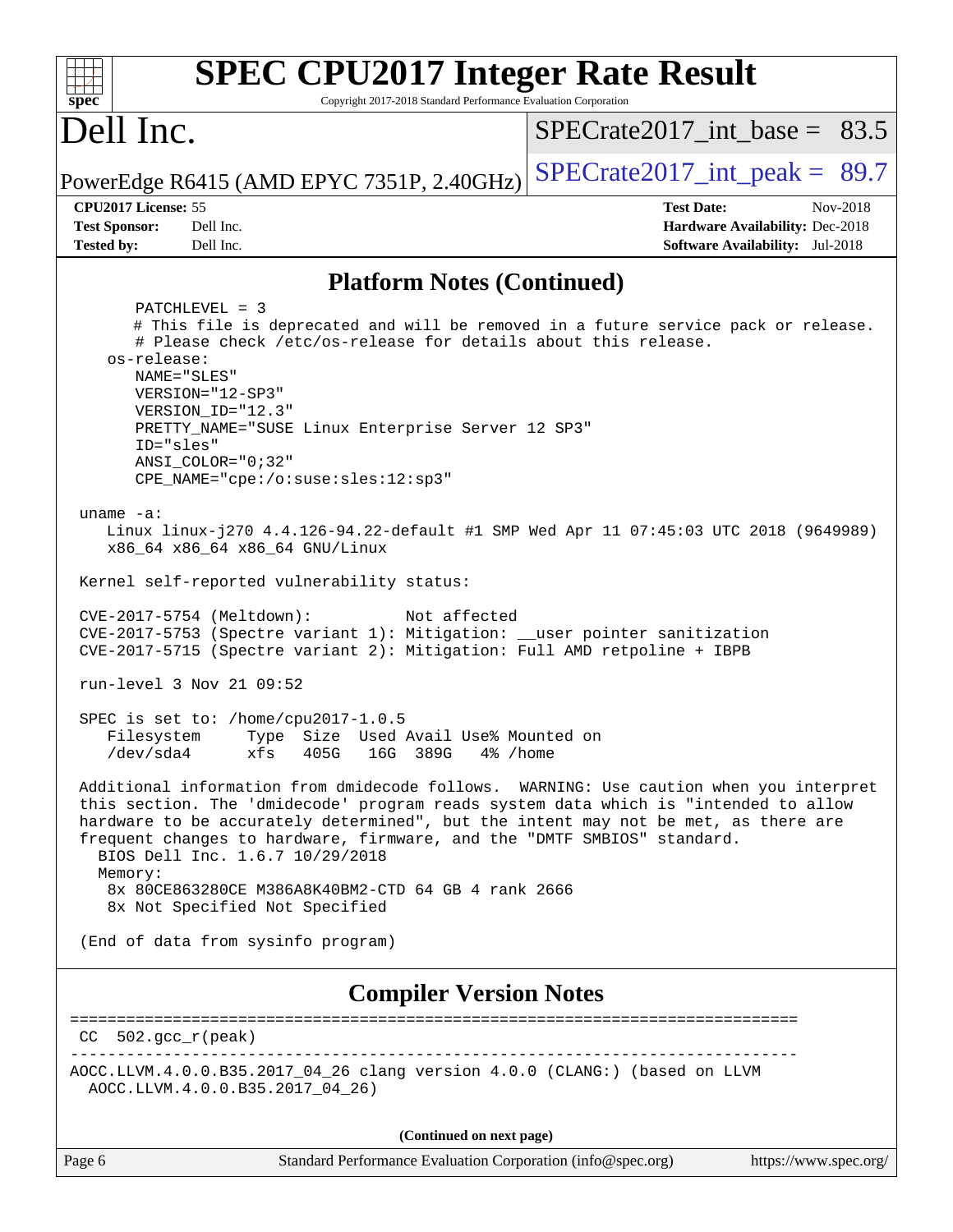| <b>SPEC CPU2017 Integer Rate Result</b> |
|-----------------------------------------|
|                                         |

Copyright 2017-2018 Standard Performance Evaluation Corporation

## Dell Inc.

**[spec](http://www.spec.org/)**

 $\color{red} \dashv \dashv \color{red} \dashv$ 

 $SPECTate2017\_int\_base = 83.5$ 

PowerEdge R6415 (AMD EPYC 7351P, 2.40GHz) [SPECrate2017\\_int\\_peak =](http://www.spec.org/auto/cpu2017/Docs/result-fields.html#SPECrate2017intpeak)  $89.7$ 

**[CPU2017 License:](http://www.spec.org/auto/cpu2017/Docs/result-fields.html#CPU2017License)** 55 **[Test Date:](http://www.spec.org/auto/cpu2017/Docs/result-fields.html#TestDate)** Nov-2018 **[Test Sponsor:](http://www.spec.org/auto/cpu2017/Docs/result-fields.html#TestSponsor)** Dell Inc. **[Hardware Availability:](http://www.spec.org/auto/cpu2017/Docs/result-fields.html#HardwareAvailability)** Dec-2018 **[Tested by:](http://www.spec.org/auto/cpu2017/Docs/result-fields.html#Testedby)** Dell Inc. **[Software Availability:](http://www.spec.org/auto/cpu2017/Docs/result-fields.html#SoftwareAvailability)** Jul-2018

## **[Compiler Version Notes \(Continued\)](http://www.spec.org/auto/cpu2017/Docs/result-fields.html#CompilerVersionNotes)**

| Target: i386-unknown-linux-gnu<br>Thread model: posix                                                                                                                                                                                                                  |
|------------------------------------------------------------------------------------------------------------------------------------------------------------------------------------------------------------------------------------------------------------------------|
| InstalledDir: /root/work/compilers/AOCC-1.0-Compiler/bin                                                                                                                                                                                                               |
| ----------------------                                                                                                                                                                                                                                                 |
| CXXC 523.xalancbmk_r(peak)                                                                                                                                                                                                                                             |
| AOCC.LLVM.4.0.0.B35.2017_04_26 clang version 4.0.0 (CLANG:) (based on LLVM<br>AOCC.LLVM.4.0.0.B35.2017 04 26)<br>Target: i386-unknown-linux-gnu<br>Thread model: posix<br>InstalledDir: /root/work/compilers/AOCC-1.0-Compiler/bin                                     |
|                                                                                                                                                                                                                                                                        |
| CC 500.perlbench_r(base) 502.gcc_r(base) 505.mcf_r(base, peak)<br>525.x264_r(base) 557.xz_r(base, peak)                                                                                                                                                                |
| ------------------------------<br>AOCC.LLVM.4.0.0.B35.2017_04_26 clang version 4.0.0 (CLANG:) (based on LLVM<br>AOCC.LLVM.4.0.0.B35.2017_04_26)<br>Target: x86_64-unknown-linux-gnu<br>Thread model: posix<br>InstalledDir: /root/work/compilers/AOCC-1.0-Compiler/bin |
| CXXC 520.omnetpp_r(base, peak) 523.xalancbmk_r(base) 531.deepsjeng_r(base,<br>peak) 541.leela_r(base)                                                                                                                                                                  |
| AOCC.LLVM.4.0.0.B35.2017_04_26 clang version 4.0.0 (CLANG:) (based on LLVM<br>AOCC.LLVM.4.0.0.B35.2017_04_26)<br>Target: x86_64-unknown-linux-gnu<br>Thread model: posix<br>InstalledDir: /root/work/compilers/AOCC-1.0-Compiler/bin                                   |
|                                                                                                                                                                                                                                                                        |
| 500.perlbench_r(peak) 525.x264_r(peak)<br>CC.                                                                                                                                                                                                                          |
| AOCC.LLVM.4.0.0.B35.2017_04_26 clang version 4.0.0 (CLANG:) (based on LLVM<br>AOCC.LLVM.4.0.0.B35.2017_04_26)<br>Target: x86_64-unknown-linux-gnu<br>Thread model: posix<br>InstalledDir: /root/work/compilers/AOCC-1.0-Compiler/bin                                   |
| (Continued on next page)                                                                                                                                                                                                                                               |
|                                                                                                                                                                                                                                                                        |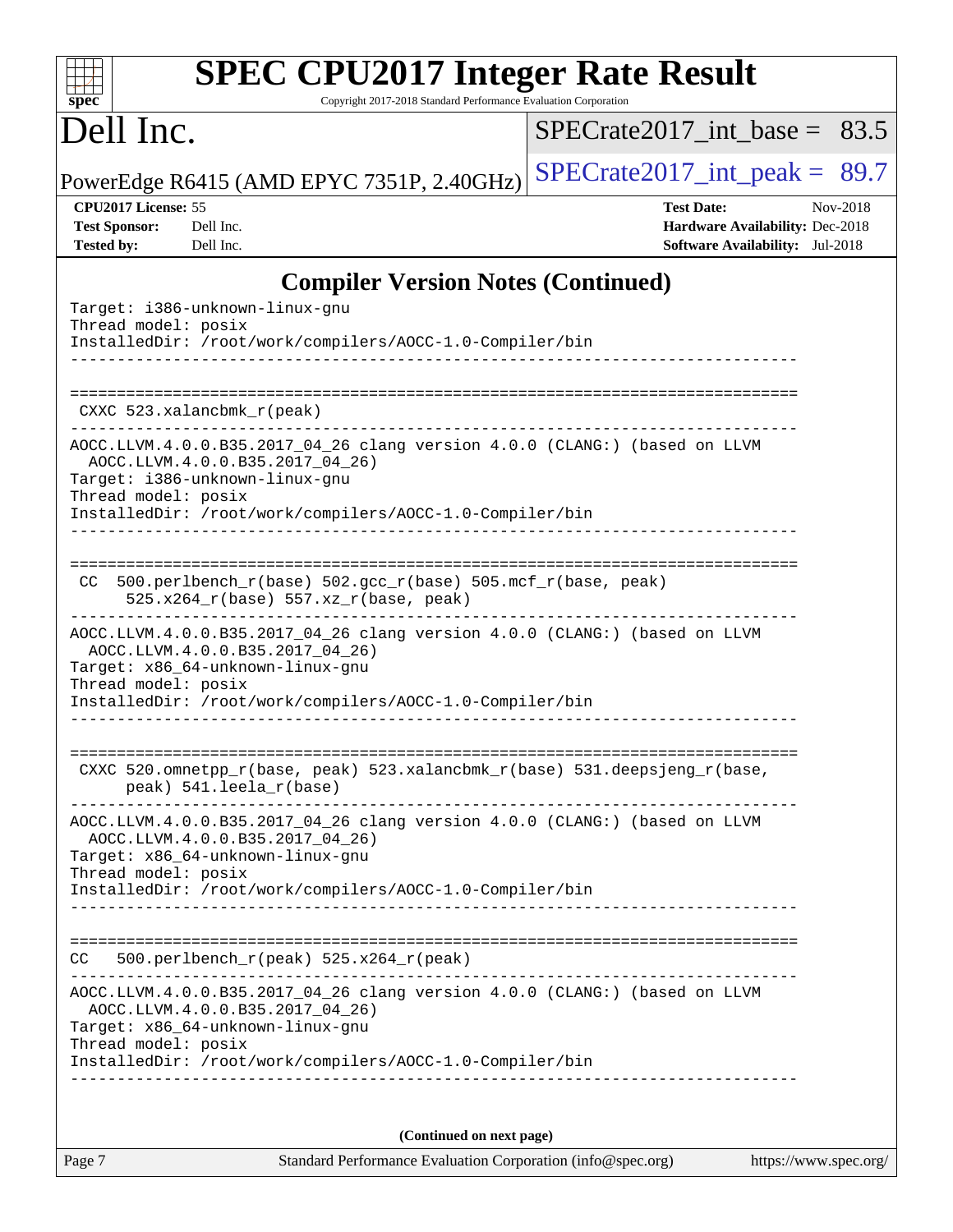#### $\pm$   $\mu$ **[spec](http://www.spec.org/)**

# **[SPEC CPU2017 Integer Rate Result](http://www.spec.org/auto/cpu2017/Docs/result-fields.html#SPECCPU2017IntegerRateResult)**

Copyright 2017-2018 Standard Performance Evaluation Corporation

## Dell Inc.

 $SPECTate2017$ \_int\_base = 83.5

PowerEdge R6415 (AMD EPYC 7351P, 2.40GHz)  $\text{SPECrate}2017\_int\_peak = 89.7$ 

| <b>Test Sponsor:</b> | Dell In |
|----------------------|---------|
| <b>Tested by:</b>    | Dell In |

**[CPU2017 License:](http://www.spec.org/auto/cpu2017/Docs/result-fields.html#CPU2017License)** 55 **[Test Date:](http://www.spec.org/auto/cpu2017/Docs/result-fields.html#TestDate)** Nov-2018 **[Test Sponsor:](http://www.spec.org/auto/cpu2017/Docs/result-fields.html#TestSponsor)** Decree Sponsor: **[Hardware Availability:](http://www.spec.org/auto/cpu2017/Docs/result-fields.html#HardwareAvailability)** Dec-2018 **[Tested by:](http://www.spec.org/auto/cpu2017/Docs/result-fields.html#Testedby) Tested by: [Software Availability:](http://www.spec.org/auto/cpu2017/Docs/result-fields.html#SoftwareAvailability)** Jul-2018

## **[Compiler Version Notes \(Continued\)](http://www.spec.org/auto/cpu2017/Docs/result-fields.html#CompilerVersionNotes)**

============================================================================== CXXC 541.leela\_r(peak) ------------------------------------------------------------------------------ AOCC.LLVM.4.0.0.B35.2017\_04\_26 clang version 4.0.0 (CLANG:) (based on LLVM AOCC.LLVM.4.0.0.B35.2017\_04\_26) Target: x86\_64-unknown-linux-gnu Thread model: posix InstalledDir: /root/work/compilers/AOCC-1.0-Compiler/bin ------------------------------------------------------------------------------ ============================================================================== FC 548.exchange2\_r(base, peak) GNU Fortran (GCC) 4.8.2 Copyright (C) 2013 Free Software Foundation, Inc. GNU Fortran comes with NO WARRANTY, to the extent permitted by law. You may redistribute copies of GNU Fortran under the terms of the GNU General Public License. For more information about these matters, see the file named COPYING ------------------------------------------------------------------------------

## **[Base Compiler Invocation](http://www.spec.org/auto/cpu2017/Docs/result-fields.html#BaseCompilerInvocation)**

[C benchmarks](http://www.spec.org/auto/cpu2017/Docs/result-fields.html#Cbenchmarks): [clang](http://www.spec.org/cpu2017/results/res2018q4/cpu2017-20181126-09830.flags.html#user_CCbase_Fclang3_a68b77bfed473bd9cdd22529af008e8306c2e3948617c8991604c1a2000ee4a73ef90dd8bc793e105fe4165a625d26dacbda4708d828ad19048918c071b363ec)

[C++ benchmarks:](http://www.spec.org/auto/cpu2017/Docs/result-fields.html#CXXbenchmarks) [clang++](http://www.spec.org/cpu2017/results/res2018q4/cpu2017-20181126-09830.flags.html#user_CXXbase_Fclang3_57a48582e5be507d19b2527b3e7d4f85d9b8669ffc9a8a0dbb9bcf949a918a58bbab411e0c4d14a3922022a3e425a90db94042683824c1806feff4324ca1000d)

[Fortran benchmarks](http://www.spec.org/auto/cpu2017/Docs/result-fields.html#Fortranbenchmarks): [clang](http://www.spec.org/cpu2017/results/res2018q4/cpu2017-20181126-09830.flags.html#user_FCbase_Fclang3_a68b77bfed473bd9cdd22529af008e8306c2e3948617c8991604c1a2000ee4a73ef90dd8bc793e105fe4165a625d26dacbda4708d828ad19048918c071b363ec) [gfortran](http://www.spec.org/cpu2017/results/res2018q4/cpu2017-20181126-09830.flags.html#user_FCbase_aocc-gfortran_128c91a56d61ddb07404721e65b8f9498c31a443dacbd3b7f212891090eca86e2d099b520f75b99e9e8ac4fdec01f4d15f0b65e47123ec4c42b0759045731a1f)

## **[Base Portability Flags](http://www.spec.org/auto/cpu2017/Docs/result-fields.html#BasePortabilityFlags)**

 500.perlbench\_r: [-DSPEC\\_LINUX\\_X64](http://www.spec.org/cpu2017/results/res2018q4/cpu2017-20181126-09830.flags.html#b500.perlbench_r_basePORTABILITY_DSPEC_LINUX_X64) [-DSPEC\\_LP64](http://www.spec.org/cpu2017/results/res2018q4/cpu2017-20181126-09830.flags.html#b500.perlbench_r_baseEXTRA_PORTABILITY_DSPEC_LP64) 502.gcc\_r: [-DSPEC\\_LP64](http://www.spec.org/cpu2017/results/res2018q4/cpu2017-20181126-09830.flags.html#suite_baseEXTRA_PORTABILITY502_gcc_r_DSPEC_LP64) 505.mcf\_r: [-DSPEC\\_LP64](http://www.spec.org/cpu2017/results/res2018q4/cpu2017-20181126-09830.flags.html#suite_baseEXTRA_PORTABILITY505_mcf_r_DSPEC_LP64) 520.omnetpp\_r: [-DSPEC\\_LP64](http://www.spec.org/cpu2017/results/res2018q4/cpu2017-20181126-09830.flags.html#suite_baseEXTRA_PORTABILITY520_omnetpp_r_DSPEC_LP64) 523.xalancbmk\_r: [-DSPEC\\_LINUX](http://www.spec.org/cpu2017/results/res2018q4/cpu2017-20181126-09830.flags.html#b523.xalancbmk_r_basePORTABILITY_DSPEC_LINUX) [-DSPEC\\_LP64](http://www.spec.org/cpu2017/results/res2018q4/cpu2017-20181126-09830.flags.html#suite_baseEXTRA_PORTABILITY523_xalancbmk_r_DSPEC_LP64) 525.x264\_r: [-DSPEC\\_LP64](http://www.spec.org/cpu2017/results/res2018q4/cpu2017-20181126-09830.flags.html#suite_baseEXTRA_PORTABILITY525_x264_r_DSPEC_LP64) 531.deepsjeng\_r: [-DSPEC\\_LP64](http://www.spec.org/cpu2017/results/res2018q4/cpu2017-20181126-09830.flags.html#suite_baseEXTRA_PORTABILITY531_deepsjeng_r_DSPEC_LP64) 541.leela\_r: [-DSPEC\\_LP64](http://www.spec.org/cpu2017/results/res2018q4/cpu2017-20181126-09830.flags.html#suite_baseEXTRA_PORTABILITY541_leela_r_DSPEC_LP64) 548.exchange2\_r: [-DSPEC\\_LP64](http://www.spec.org/cpu2017/results/res2018q4/cpu2017-20181126-09830.flags.html#suite_baseEXTRA_PORTABILITY548_exchange2_r_DSPEC_LP64)

**(Continued on next page)**

Page 8 Standard Performance Evaluation Corporation [\(info@spec.org\)](mailto:info@spec.org) <https://www.spec.org/>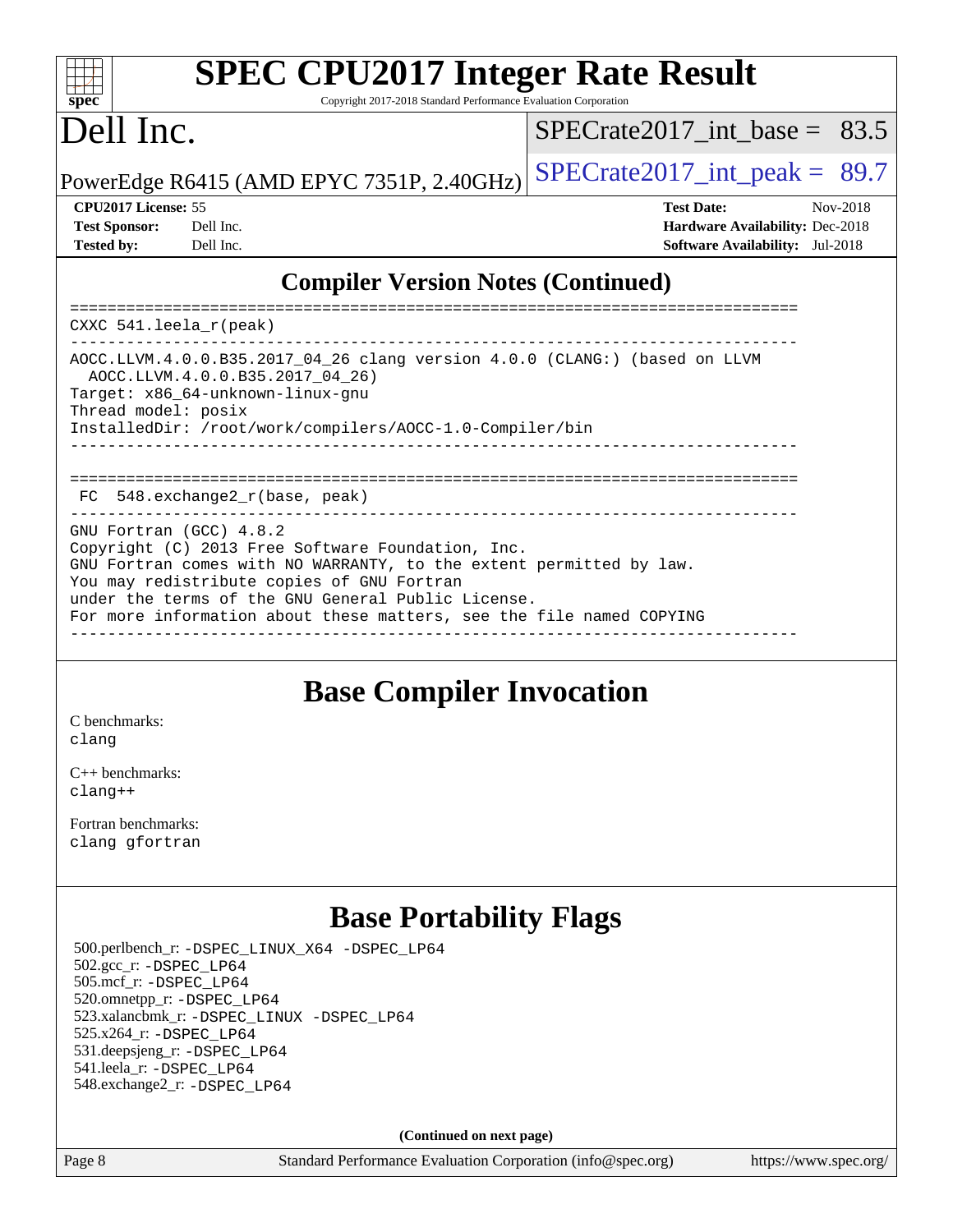#### $+\ +$ **[spec](http://www.spec.org/)**

# **[SPEC CPU2017 Integer Rate Result](http://www.spec.org/auto/cpu2017/Docs/result-fields.html#SPECCPU2017IntegerRateResult)**

Copyright 2017-2018 Standard Performance Evaluation Corporation

## Dell Inc.

SPECrate2017 int\_base =  $83.5$ 

PowerEdge R6415 (AMD EPYC 7351P, 2.40GHz)  $\left|$  [SPECrate2017\\_int\\_peak =](http://www.spec.org/auto/cpu2017/Docs/result-fields.html#SPECrate2017intpeak) 89.7

**[CPU2017 License:](http://www.spec.org/auto/cpu2017/Docs/result-fields.html#CPU2017License)** 55 **[Test Date:](http://www.spec.org/auto/cpu2017/Docs/result-fields.html#TestDate)** Nov-2018 **[Test Sponsor:](http://www.spec.org/auto/cpu2017/Docs/result-fields.html#TestSponsor)** Dell Inc. **[Hardware Availability:](http://www.spec.org/auto/cpu2017/Docs/result-fields.html#HardwareAvailability)** Dec-2018 **[Tested by:](http://www.spec.org/auto/cpu2017/Docs/result-fields.html#Testedby)** Dell Inc. **[Software Availability:](http://www.spec.org/auto/cpu2017/Docs/result-fields.html#SoftwareAvailability)** Jul-2018

## **[Base Portability Flags \(Continued\)](http://www.spec.org/auto/cpu2017/Docs/result-fields.html#BasePortabilityFlags)**

557.xz\_r: [-DSPEC\\_LP64](http://www.spec.org/cpu2017/results/res2018q4/cpu2017-20181126-09830.flags.html#suite_baseEXTRA_PORTABILITY557_xz_r_DSPEC_LP64)

## **[Base Optimization Flags](http://www.spec.org/auto/cpu2017/Docs/result-fields.html#BaseOptimizationFlags)**

[C benchmarks](http://www.spec.org/auto/cpu2017/Docs/result-fields.html#Cbenchmarks):

[-flto](http://www.spec.org/cpu2017/results/res2018q4/cpu2017-20181126-09830.flags.html#user_CCbase_lto) [-Wl,-plugin-opt=-merge-constant](http://www.spec.org/cpu2017/results/res2018q4/cpu2017-20181126-09830.flags.html#user_CCbase_F-merge-constant_1d79771b5442061d9c8e05556c6b0c655e6c9e66f8c6936b0129d434b6acd2b1cf1b7cd2540d1570ff636111b08a6bc36e2e61fc34531f8ef7c1a34c57be1dbb) [-Wl,-plugin-opt=-lsr-in-nested-loop](http://www.spec.org/cpu2017/results/res2018q4/cpu2017-20181126-09830.flags.html#user_CCbase_lsr-in-nested-loop_1cff93fd95162f5e77640b5271e8bed680fb62b4a8d96fb8ab217ff3244646f1fbb342e31af83c263403bbf5249c7dc7732d5c86c3eab4cc8d32dcb7a6f33ca0) [-Wl,-plugin-opt=-disable-vect-cmp](http://www.spec.org/cpu2017/results/res2018q4/cpu2017-20181126-09830.flags.html#user_CCbase_disable-vect-cmp_1056b9a09b8ddc126e023b5f99ae33179ef568835465af9b7adeacf4b6480ff575c8aee439265bcfbcbf086f33f2fa5cca2bc4cf52b64c0cd2e10f6503cba02d) [-O3](http://www.spec.org/cpu2017/results/res2018q4/cpu2017-20181126-09830.flags.html#user_CCbase_F-O3) [-ffast-math](http://www.spec.org/cpu2017/results/res2018q4/cpu2017-20181126-09830.flags.html#user_CCbase_F-aocc-ffast-math_78dd175de6534c2005829757b9b0f2878e57b067cce6f7c443b2250ac68890960e2e1b320ca04b81ff7c62c6f87870ed05f06baf7875eea2990d38e3b73c71f1) [-march=znver1](http://www.spec.org/cpu2017/results/res2018q4/cpu2017-20181126-09830.flags.html#user_CCbase_F-march) [-fstruct-layout=2](http://www.spec.org/cpu2017/results/res2018q4/cpu2017-20181126-09830.flags.html#user_CCbase_F-fstruct-layout_a05ec02e17cdf7fe0c3950a6b005251b2b1e5e67af2b5298cf72714730c3d59ba290e75546b10aa22dac074c15ceaca36ae22c62cb51bcb2fbdc9dc4e7e222c4) [-mllvm -unroll-threshold=100](http://www.spec.org/cpu2017/results/res2018q4/cpu2017-20181126-09830.flags.html#user_CCbase_F-unroll-threshold_2755d0c78138845d361fa1543e3a063fffa198df9b3edf0cfb856bbc88a81e1769b12ac7a550c5d35197be55360db1a3f95a8d1304df999456cabf5120c45168) [-fremap-arrays](http://www.spec.org/cpu2017/results/res2018q4/cpu2017-20181126-09830.flags.html#user_CCbase_F-fremap-arrays) [-mno-avx2](http://www.spec.org/cpu2017/results/res2018q4/cpu2017-20181126-09830.flags.html#user_CCbase_F-mno-avx2) [-mllvm -inline-threshold=1000](http://www.spec.org/cpu2017/results/res2018q4/cpu2017-20181126-09830.flags.html#user_CCbase_inline-threshold_b7832241b0a6397e4ecdbaf0eb7defdc10f885c2a282fa3240fdc99844d543fda39cf8a4a9dccf68cf19b5438ac3b455264f478df15da0f4988afa40d8243bab) [-mllvm -disable-vect-cmp](http://www.spec.org/cpu2017/results/res2018q4/cpu2017-20181126-09830.flags.html#user_CCbase_disable-vect-cmp_d995c9eb800469498c6893dc847c54c903d59847b18cb2ac22011b9af7010c96d2d48d3c6b41246fe86945001509aa4dc528afb61cb238fd3b256a31781ea0cf) [-z muldefs](http://www.spec.org/cpu2017/results/res2018q4/cpu2017-20181126-09830.flags.html#user_CCbase_F-z-muldefs) [-ljemalloc](http://www.spec.org/cpu2017/results/res2018q4/cpu2017-20181126-09830.flags.html#user_CCbase_jemalloc-lib_d1249b907c500fa1c0672f44f562e3d0f79738ae9e3c4a9c376d49f265a04b9c99b167ecedbf6711b3085be911c67ff61f150a17b3472be731631ba4d0471706)

#### [C++ benchmarks:](http://www.spec.org/auto/cpu2017/Docs/result-fields.html#CXXbenchmarks)

```
-flto -Wl,-plugin-opt=-merge-constant
-Wl,-plugin-opt=-lsr-in-nested-loop -Wl,-plugin-opt=-disable-vect-cmp
-O3 -march=znver1 -mllvm -unroll-threshold=100 -finline-aggressive
-fremap-arrays -mllvm -inline-threshold=1000 -mllvm -disable-vect-cmp
-z muldefs -ljemalloc
```
#### [Fortran benchmarks](http://www.spec.org/auto/cpu2017/Docs/result-fields.html#Fortranbenchmarks):

```
-flto -Wl,-plugin-opt=-merge-constant
-Wl,-plugin-opt=-lsr-in-nested-loop -Wl,-plugin-opt=-disable-vect-cmp
-O3 -mavx -madx -funroll-loops -ffast-math -z muldefs -Ofast
-fdefault-integer-8 -fplugin=dragonegg.so
-fplugin-arg-dragonegg-llvm-option=-lsr-in-nested-loop
-fplugin-arg-dragonegg-llvm-option=-enable-iv-split
-fplugin-arg-dragonegg-llvm-option=-merge-constant
-fplugin-arg-dragonegg-llvm-option=-inline-threshold:1000
-fplugin-arg-dragonegg-llvm-option=-disable-vect-cmp -ljemalloc
-lgfortran -lamdlibm
```
## **[Peak Compiler Invocation](http://www.spec.org/auto/cpu2017/Docs/result-fields.html#PeakCompilerInvocation)**

[C benchmarks](http://www.spec.org/auto/cpu2017/Docs/result-fields.html#Cbenchmarks): [clang](http://www.spec.org/cpu2017/results/res2018q4/cpu2017-20181126-09830.flags.html#user_CCpeak_Fclang3_a68b77bfed473bd9cdd22529af008e8306c2e3948617c8991604c1a2000ee4a73ef90dd8bc793e105fe4165a625d26dacbda4708d828ad19048918c071b363ec)

[C++ benchmarks:](http://www.spec.org/auto/cpu2017/Docs/result-fields.html#CXXbenchmarks) [clang++](http://www.spec.org/cpu2017/results/res2018q4/cpu2017-20181126-09830.flags.html#user_CXXpeak_Fclang3_57a48582e5be507d19b2527b3e7d4f85d9b8669ffc9a8a0dbb9bcf949a918a58bbab411e0c4d14a3922022a3e425a90db94042683824c1806feff4324ca1000d)

[Fortran benchmarks](http://www.spec.org/auto/cpu2017/Docs/result-fields.html#Fortranbenchmarks): [clang](http://www.spec.org/cpu2017/results/res2018q4/cpu2017-20181126-09830.flags.html#user_FCpeak_Fclang3_a68b77bfed473bd9cdd22529af008e8306c2e3948617c8991604c1a2000ee4a73ef90dd8bc793e105fe4165a625d26dacbda4708d828ad19048918c071b363ec) [gfortran](http://www.spec.org/cpu2017/results/res2018q4/cpu2017-20181126-09830.flags.html#user_FCpeak_aocc-gfortran_128c91a56d61ddb07404721e65b8f9498c31a443dacbd3b7f212891090eca86e2d099b520f75b99e9e8ac4fdec01f4d15f0b65e47123ec4c42b0759045731a1f)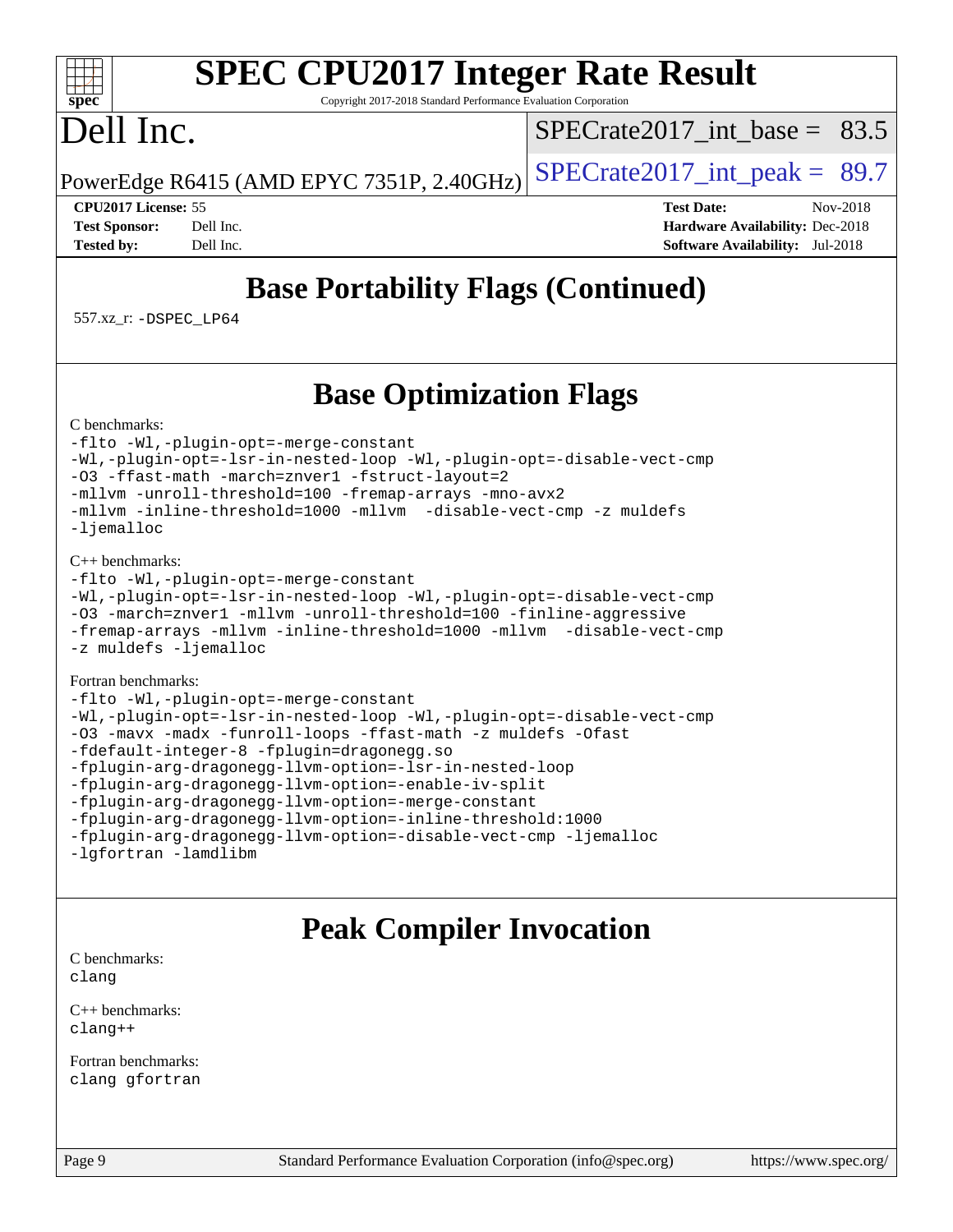#### $+\ +$ **[spec](http://www.spec.org/)**

# **[SPEC CPU2017 Integer Rate Result](http://www.spec.org/auto/cpu2017/Docs/result-fields.html#SPECCPU2017IntegerRateResult)**

Copyright 2017-2018 Standard Performance Evaluation Corporation

# Dell Inc.

[SPECrate2017\\_int\\_base =](http://www.spec.org/auto/cpu2017/Docs/result-fields.html#SPECrate2017intbase) 83.5

PowerEdge R6415 (AMD EPYC 7351P, 2.40GHz)  $\text{SPECrate}2017\_int\_peak = 89.7$ 

#### **[CPU2017 License:](http://www.spec.org/auto/cpu2017/Docs/result-fields.html#CPU2017License)** 55 **[Test Date:](http://www.spec.org/auto/cpu2017/Docs/result-fields.html#TestDate)** Nov-2018

**[Test Sponsor:](http://www.spec.org/auto/cpu2017/Docs/result-fields.html#TestSponsor)** Dell Inc. **[Hardware Availability:](http://www.spec.org/auto/cpu2017/Docs/result-fields.html#HardwareAvailability)** Dec-2018 **[Tested by:](http://www.spec.org/auto/cpu2017/Docs/result-fields.html#Testedby)** Dell Inc. **[Software Availability:](http://www.spec.org/auto/cpu2017/Docs/result-fields.html#SoftwareAvailability)** Jul-2018

## **[Peak Portability Flags](http://www.spec.org/auto/cpu2017/Docs/result-fields.html#PeakPortabilityFlags)**

 500.perlbench\_r: [-DSPEC\\_LINUX\\_X64](http://www.spec.org/cpu2017/results/res2018q4/cpu2017-20181126-09830.flags.html#b500.perlbench_r_peakPORTABILITY_DSPEC_LINUX_X64) [-DSPEC\\_LP64](http://www.spec.org/cpu2017/results/res2018q4/cpu2017-20181126-09830.flags.html#b500.perlbench_r_peakEXTRA_PORTABILITY_DSPEC_LP64) 502.gcc\_r: [-D\\_FILE\\_OFFSET\\_BITS=64](http://www.spec.org/cpu2017/results/res2018q4/cpu2017-20181126-09830.flags.html#user_peakEXTRA_PORTABILITY502_gcc_r_F-D_FILE_OFFSET_BITS_5ae949a99b284ddf4e95728d47cb0843d81b2eb0e18bdfe74bbf0f61d0b064f4bda2f10ea5eb90e1dcab0e84dbc592acfc5018bc955c18609f94ddb8d550002c) 505.mcf\_r: [-DSPEC\\_LP64](http://www.spec.org/cpu2017/results/res2018q4/cpu2017-20181126-09830.flags.html#suite_peakEXTRA_PORTABILITY505_mcf_r_DSPEC_LP64) 520.omnetpp\_r: [-DSPEC\\_LP64](http://www.spec.org/cpu2017/results/res2018q4/cpu2017-20181126-09830.flags.html#suite_peakEXTRA_PORTABILITY520_omnetpp_r_DSPEC_LP64) 523.xalancbmk\_r: [-DSPEC\\_LINUX](http://www.spec.org/cpu2017/results/res2018q4/cpu2017-20181126-09830.flags.html#b523.xalancbmk_r_peakPORTABILITY_DSPEC_LINUX) [-D\\_FILE\\_OFFSET\\_BITS=64](http://www.spec.org/cpu2017/results/res2018q4/cpu2017-20181126-09830.flags.html#user_peakEXTRA_PORTABILITY523_xalancbmk_r_F-D_FILE_OFFSET_BITS_5ae949a99b284ddf4e95728d47cb0843d81b2eb0e18bdfe74bbf0f61d0b064f4bda2f10ea5eb90e1dcab0e84dbc592acfc5018bc955c18609f94ddb8d550002c) 525.x264\_r: [-DSPEC\\_LP64](http://www.spec.org/cpu2017/results/res2018q4/cpu2017-20181126-09830.flags.html#suite_peakEXTRA_PORTABILITY525_x264_r_DSPEC_LP64) 531.deepsjeng\_r: [-DSPEC\\_LP64](http://www.spec.org/cpu2017/results/res2018q4/cpu2017-20181126-09830.flags.html#suite_peakEXTRA_PORTABILITY531_deepsjeng_r_DSPEC_LP64) 541.leela\_r: [-DSPEC\\_LP64](http://www.spec.org/cpu2017/results/res2018q4/cpu2017-20181126-09830.flags.html#suite_peakEXTRA_PORTABILITY541_leela_r_DSPEC_LP64) 548.exchange2\_r: [-DSPEC\\_LP64](http://www.spec.org/cpu2017/results/res2018q4/cpu2017-20181126-09830.flags.html#suite_peakEXTRA_PORTABILITY548_exchange2_r_DSPEC_LP64) 557.xz\_r: [-DSPEC\\_LP64](http://www.spec.org/cpu2017/results/res2018q4/cpu2017-20181126-09830.flags.html#suite_peakEXTRA_PORTABILITY557_xz_r_DSPEC_LP64)

## **[Peak Optimization Flags](http://www.spec.org/auto/cpu2017/Docs/result-fields.html#PeakOptimizationFlags)**

#### [C benchmarks](http://www.spec.org/auto/cpu2017/Docs/result-fields.html#Cbenchmarks):

```
 500.perlbench_r: -flto -Wl,-plugin-opt=-merge-constant
-Wl,-plugin-opt=-lsr-in-nested-loop
-fprofile-instr-generate(pass 1)
-fprofile-instr-use(pass 2) -Ofast -march=znver1
-fstruct-layout=3 -mllvm -vectorize-memory-aggressively
-mno-avx2 -mllvm -unroll-threshold=100 -fremap-arrays
-mllvm -inline-threshold=1000 -ljemalloc
```

```
 502.gcc_r: -m32 -flto -Wl,-plugin-opt=-merge-constant
-Wl,-plugin-opt=-lsr-in-nested-loop -Ofast -march=znver1
-fstruct-layout=3 -mllvm -vectorize-memory-aggressively
-mno-avx2 -mllvm -unroll-threshold=100 -fremap-arrays
-mllvm -inline-threshold=1000 -fgnu89-inline -ljemalloc
```
 505.mcf\_r: [-flto](http://www.spec.org/cpu2017/results/res2018q4/cpu2017-20181126-09830.flags.html#user_peakCOPTIMIZEEXTRA_LDFLAGS505_mcf_r_lto) [-Wl,-plugin-opt=-merge-constant](http://www.spec.org/cpu2017/results/res2018q4/cpu2017-20181126-09830.flags.html#user_peakEXTRA_LDFLAGS505_mcf_r_F-merge-constant_1d79771b5442061d9c8e05556c6b0c655e6c9e66f8c6936b0129d434b6acd2b1cf1b7cd2540d1570ff636111b08a6bc36e2e61fc34531f8ef7c1a34c57be1dbb) [-Wl,-plugin-opt=-lsr-in-nested-loop](http://www.spec.org/cpu2017/results/res2018q4/cpu2017-20181126-09830.flags.html#user_peakEXTRA_LDFLAGS505_mcf_r_lsr-in-nested-loop_1cff93fd95162f5e77640b5271e8bed680fb62b4a8d96fb8ab217ff3244646f1fbb342e31af83c263403bbf5249c7dc7732d5c86c3eab4cc8d32dcb7a6f33ca0) [-Ofast](http://www.spec.org/cpu2017/results/res2018q4/cpu2017-20181126-09830.flags.html#user_peakCOPTIMIZE505_mcf_r_F-aocc-Ofast) [-march=znver1](http://www.spec.org/cpu2017/results/res2018q4/cpu2017-20181126-09830.flags.html#user_peakCOPTIMIZE505_mcf_r_F-march) [-fstruct-layout=3](http://www.spec.org/cpu2017/results/res2018q4/cpu2017-20181126-09830.flags.html#user_peakCOPTIMIZE505_mcf_r_F-fstruct-layout) [-mllvm -vectorize-memory-aggressively](http://www.spec.org/cpu2017/results/res2018q4/cpu2017-20181126-09830.flags.html#user_peakCOPTIMIZE505_mcf_r_vectorize-memory-aggressively_24b72a4417f50ade9e698c5b3bed87ab456cc6fc8ec6439480cb84f36ad6a3975af6e87206dea402e3871a1464ff3d60bc798e0250f330177ba629a260df1857) [-mno-avx2](http://www.spec.org/cpu2017/results/res2018q4/cpu2017-20181126-09830.flags.html#user_peakCOPTIMIZE505_mcf_r_F-mno-avx2) [-mllvm -unroll-threshold=100](http://www.spec.org/cpu2017/results/res2018q4/cpu2017-20181126-09830.flags.html#user_peakCOPTIMIZE505_mcf_r_F-unroll-threshold_2755d0c78138845d361fa1543e3a063fffa198df9b3edf0cfb856bbc88a81e1769b12ac7a550c5d35197be55360db1a3f95a8d1304df999456cabf5120c45168) [-fremap-arrays](http://www.spec.org/cpu2017/results/res2018q4/cpu2017-20181126-09830.flags.html#user_peakCOPTIMIZE505_mcf_r_F-fremap-arrays) [-mllvm -inline-threshold=1000](http://www.spec.org/cpu2017/results/res2018q4/cpu2017-20181126-09830.flags.html#user_peakCOPTIMIZE505_mcf_r_inline-threshold_b7832241b0a6397e4ecdbaf0eb7defdc10f885c2a282fa3240fdc99844d543fda39cf8a4a9dccf68cf19b5438ac3b455264f478df15da0f4988afa40d8243bab) [-ljemalloc](http://www.spec.org/cpu2017/results/res2018q4/cpu2017-20181126-09830.flags.html#user_peakEXTRA_LIBS505_mcf_r_jemalloc-lib_d1249b907c500fa1c0672f44f562e3d0f79738ae9e3c4a9c376d49f265a04b9c99b167ecedbf6711b3085be911c67ff61f150a17b3472be731631ba4d0471706)

525.x264\_r: Same as 500.perlbench\_r

557.xz\_r: Same as 505.mcf\_r

[C++ benchmarks:](http://www.spec.org/auto/cpu2017/Docs/result-fields.html#CXXbenchmarks)

 520.omnetpp\_r: [-flto](http://www.spec.org/cpu2017/results/res2018q4/cpu2017-20181126-09830.flags.html#user_peakCXXOPTIMIZEEXTRA_LDFLAGS520_omnetpp_r_lto) [-Wl,-plugin-opt=-merge-constant](http://www.spec.org/cpu2017/results/res2018q4/cpu2017-20181126-09830.flags.html#user_peakEXTRA_LDFLAGS520_omnetpp_r_F-merge-constant_1d79771b5442061d9c8e05556c6b0c655e6c9e66f8c6936b0129d434b6acd2b1cf1b7cd2540d1570ff636111b08a6bc36e2e61fc34531f8ef7c1a34c57be1dbb) [-Wl,-plugin-opt=-lsr-in-nested-loop](http://www.spec.org/cpu2017/results/res2018q4/cpu2017-20181126-09830.flags.html#user_peakEXTRA_LDFLAGS520_omnetpp_r_lsr-in-nested-loop_1cff93fd95162f5e77640b5271e8bed680fb62b4a8d96fb8ab217ff3244646f1fbb342e31af83c263403bbf5249c7dc7732d5c86c3eab4cc8d32dcb7a6f33ca0) [-Ofast](http://www.spec.org/cpu2017/results/res2018q4/cpu2017-20181126-09830.flags.html#user_peakCXXOPTIMIZE520_omnetpp_r_F-aocc-Ofast) [-march=znver1](http://www.spec.org/cpu2017/results/res2018q4/cpu2017-20181126-09830.flags.html#user_peakCXXOPTIMIZE520_omnetpp_r_F-march) [-finline-aggressive](http://www.spec.org/cpu2017/results/res2018q4/cpu2017-20181126-09830.flags.html#user_peakCXXOPTIMIZE520_omnetpp_r_F-finline-aggressive) [-mllvm -unroll-threshold=100](http://www.spec.org/cpu2017/results/res2018q4/cpu2017-20181126-09830.flags.html#user_peakCXXOPTIMIZE520_omnetpp_r_F-unroll-threshold_2755d0c78138845d361fa1543e3a063fffa198df9b3edf0cfb856bbc88a81e1769b12ac7a550c5d35197be55360db1a3f95a8d1304df999456cabf5120c45168)

**(Continued on next page)**

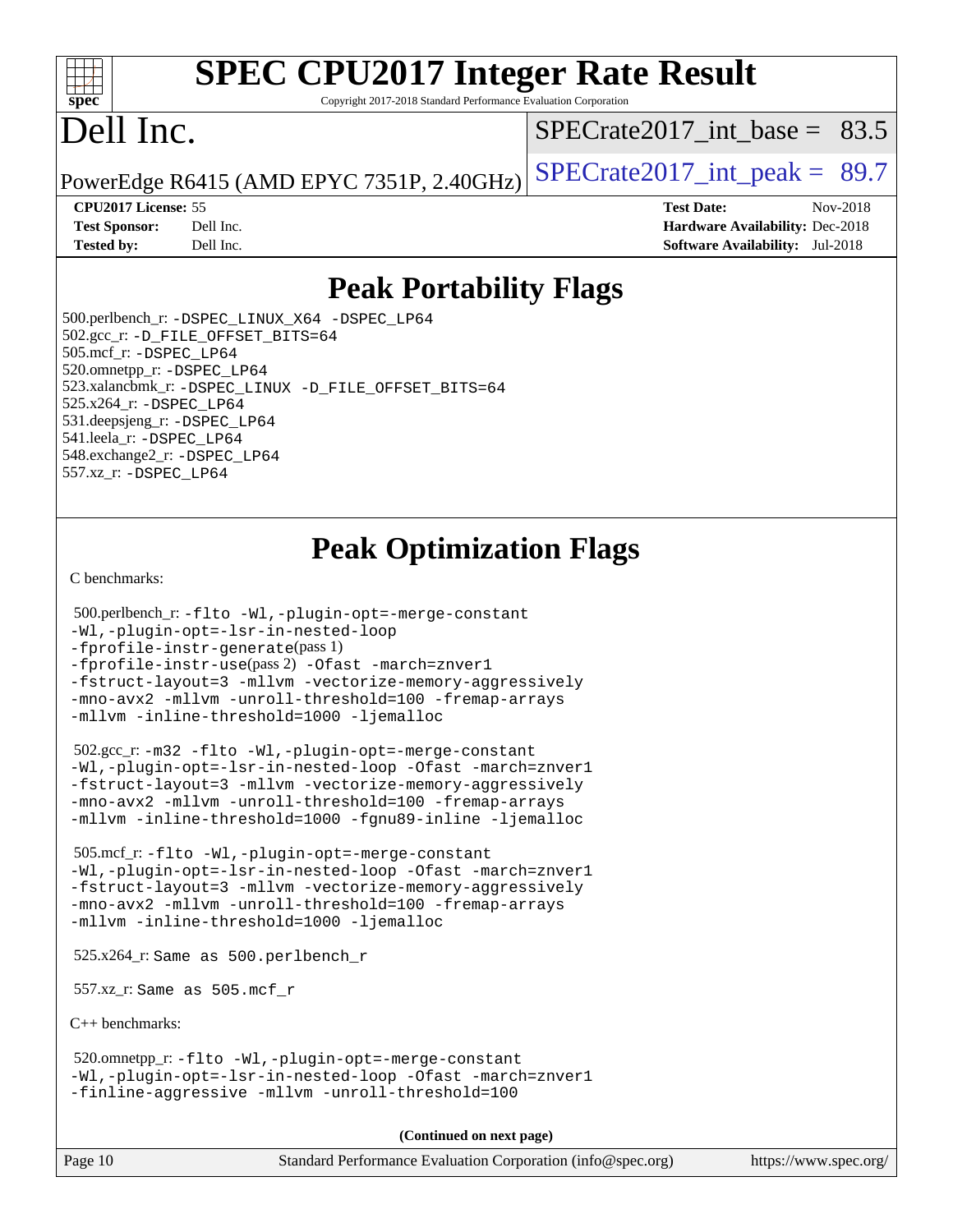| <b>SPEC CPU2017 Integer Rate Result</b><br>spec<br>Copyright 2017-2018 Standard Performance Evaluation Corporation                                                                                                                                                                                                                                                                                                                                                                                                                                                                                                                                                                                                                                                                                                                                                                                       |                                                                                                            |
|----------------------------------------------------------------------------------------------------------------------------------------------------------------------------------------------------------------------------------------------------------------------------------------------------------------------------------------------------------------------------------------------------------------------------------------------------------------------------------------------------------------------------------------------------------------------------------------------------------------------------------------------------------------------------------------------------------------------------------------------------------------------------------------------------------------------------------------------------------------------------------------------------------|------------------------------------------------------------------------------------------------------------|
| Dell Inc.                                                                                                                                                                                                                                                                                                                                                                                                                                                                                                                                                                                                                                                                                                                                                                                                                                                                                                | SPECrate2017 int base = $83.5$                                                                             |
| PowerEdge R6415 (AMD EPYC 7351P, 2.40GHz)                                                                                                                                                                                                                                                                                                                                                                                                                                                                                                                                                                                                                                                                                                                                                                                                                                                                | $SPECrate2017\_int\_peak = 89.7$                                                                           |
| CPU2017 License: 55<br><b>Test Sponsor:</b><br>Dell Inc.<br><b>Tested by:</b><br>Dell Inc.                                                                                                                                                                                                                                                                                                                                                                                                                                                                                                                                                                                                                                                                                                                                                                                                               | <b>Test Date:</b><br>Nov-2018<br>Hardware Availability: Dec-2018<br><b>Software Availability:</b> Jul-2018 |
| <b>Peak Optimization Flags (Continued)</b><br>$520$ .omnetpp r (continued):<br>-fremap-arrays -mllvm -inline-threshold=1000 -ljemalloc<br>$523.xalancbmk_r: -m32 -flto -Wl, -plugin-opt = -merge-constant$<br>-Wl,-plugin-opt=-lsr-in-nested-loop -Ofast -march=znver1<br>-finline-aggressive -mllvm -unroll-threshold=100<br>-fremap-arrays -mllvm -inline-threshold=1000 -ljemalloc<br>531.deepsjeng_r: Same as 520.omnetpp_r<br>541.leela_r: -flto -Wl,-plugin-opt=-merge-constant<br>-Wl,-plugin-opt=-lsr-in-nested-loop<br>$-$ fprofile-instr-generate(pass 1)<br>-fprofile-instr-use(pass 2) -Ofast -march=znver1<br>$-mllvm$ -unroll-count=8 -mllym -unroll-threshold=100<br>$-lj$ emalloc<br>Fortran benchmarks:<br>-flto -Wl,-plugin-opt=-merge-constant<br>-Wl,-plugin-opt=-lsr-in-nested-loop -03 -mavx2 -madx -funroll-loops<br>-ffast-math -Ofast -fdefault-integer-8 -fplugin=dragonegg.so |                                                                                                            |

```
-ffast-math -Ofast -fdefault-integer-8 -fplugin=dragonegg.so
-fplugin-arg-dragonegg-llvm-option=-lsr-in-nested-loop
-fplugin-arg-dragonegg-llvm-option=-enable-iv-split
-fplugin-arg-dragonegg-llvm-option=-merge-constant
-fplugin-arg-dragonegg-llvm-option=-inline-threshold:1000
-fplugin-arg-dragonegg-llvm-option=-disable-vect-cmp -ljemalloc
-lgfortran -lamdlibm
```
## **[Peak Other Flags](http://www.spec.org/auto/cpu2017/Docs/result-fields.html#PeakOtherFlags)**

[C benchmarks](http://www.spec.org/auto/cpu2017/Docs/result-fields.html#Cbenchmarks):

502.gcc\_r: [-L/root/work/lib/jemalloc/lib32](http://www.spec.org/cpu2017/results/res2018q4/cpu2017-20181126-09830.flags.html#user_peakEXTRA_LIBS502_gcc_r_Link_path_ed592dae44e5c1ab08e0623a53d3c5a4c6e35be404d5d0c77aec9324965777ec819518e6bc9b505d0969c714b6f83ef377306a01beedec47148c3dcded825687)

[C++ benchmarks:](http://www.spec.org/auto/cpu2017/Docs/result-fields.html#CXXbenchmarks)

523.xalancbmk\_r: [-L/root/work/lib/jemalloc/lib32](http://www.spec.org/cpu2017/results/res2018q4/cpu2017-20181126-09830.flags.html#user_peakEXTRA_LIBS523_xalancbmk_r_Link_path_ed592dae44e5c1ab08e0623a53d3c5a4c6e35be404d5d0c77aec9324965777ec819518e6bc9b505d0969c714b6f83ef377306a01beedec47148c3dcded825687)

The flags files that were used to format this result can be browsed at <http://www.spec.org/cpu2017/flags/aocc100-flags-revC-I.2018-11-13.html> <http://www.spec.org/cpu2017/flags/gcc.2018-02-16.html>